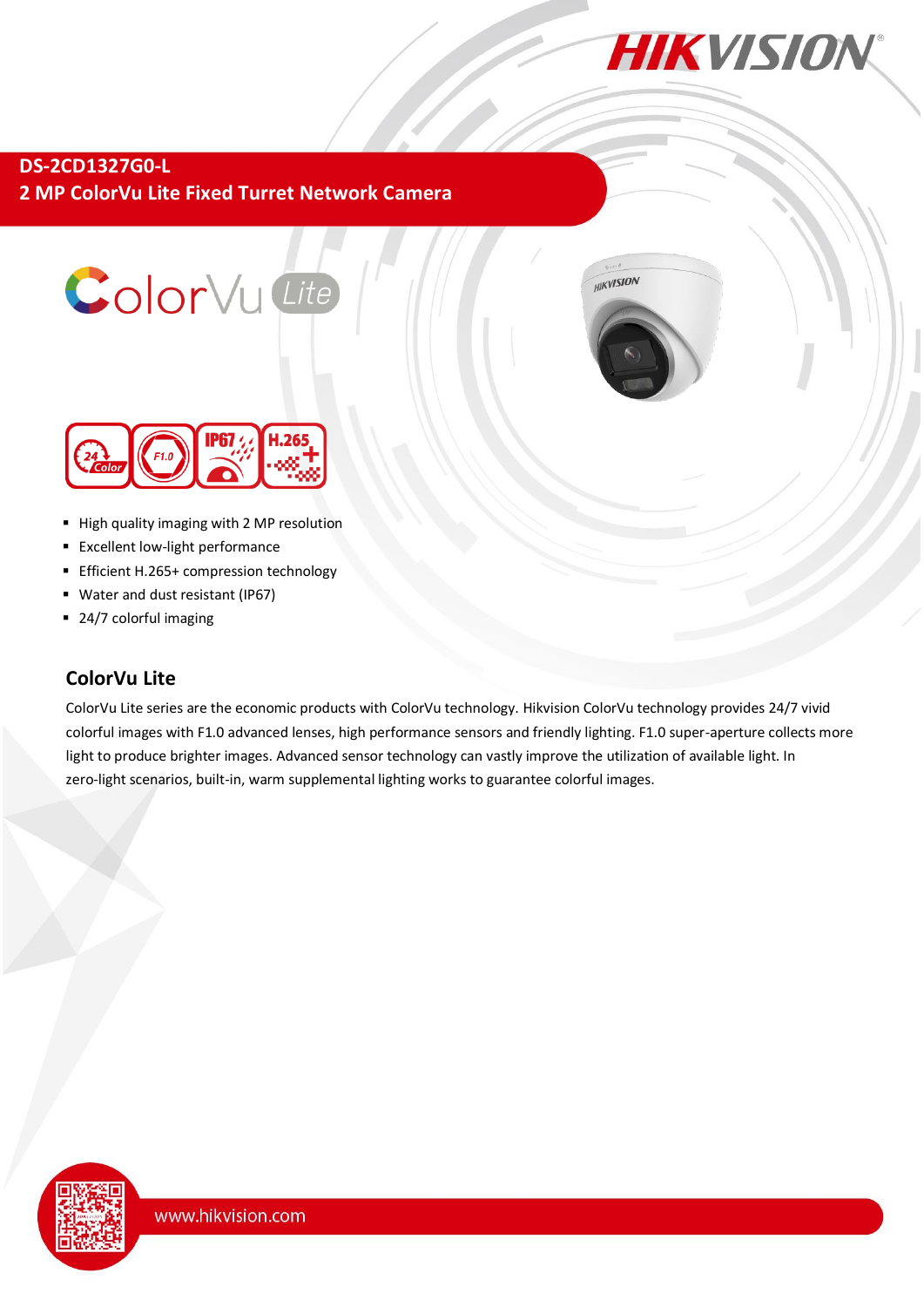

# **Specification**

| Camera                   |                                                                                       |  |
|--------------------------|---------------------------------------------------------------------------------------|--|
| Image Sensor             | 1/2.8" Progressive Scan CMOS                                                          |  |
| Min. Illumination        | Color: 0.001 Lux @ (F1.0, AGC ON)                                                     |  |
| <b>Shutter Speed</b>     | 1/3 s to 1/100,000 s                                                                  |  |
| Angle Adjustment         | Pan: 0° to 360°, tilt: 0° to 75°, rotate: 0° to 360°                                  |  |
| Slow Shutter             | Yes                                                                                   |  |
| P/N                      | P/N                                                                                   |  |
| Wide Dynamic Range       | Digital WDR                                                                           |  |
| Lens                     |                                                                                       |  |
| Lens Type & FOV          | 2.8 mm, horizontal FOV 107°, vertical FOV 56°, diagonal FOV 127°                      |  |
|                          | 4 mm, horizontal FOV 84°, vertical FOV 45°, diagonal FOV 99°                          |  |
| Aperture                 | F1.0                                                                                  |  |
| Lens Mount               | M12                                                                                   |  |
| Aperture Type            | Fixed                                                                                 |  |
| Depth of Focus           | 2.8 mm: 1.7 m to $\infty$                                                             |  |
|                          | 4 mm: 2.1 m to ∞                                                                      |  |
| <b>Illuminator</b>       |                                                                                       |  |
| Smart Supplement Light   | Yes                                                                                   |  |
| Supplement Light         | White                                                                                 |  |
| White Light Range        | Up to 30 m                                                                            |  |
| <b>Video</b>             |                                                                                       |  |
| Main Stream              | 50Hz: 25fps (1920 × 1080, 1280 × 960, 1280 × 720)                                     |  |
|                          | 60Hz: 30fps (1920 × 1080, 1280 × 960, 1280 × 720)                                     |  |
| Sub Stream               | 50Hz: 25fps (640 × 480, 640 × 360, 320 × 240)                                         |  |
|                          | 60Hz: 30fps (640 × 480, 640 × 360, 320 × 240)                                         |  |
| Video Compression        | Main stream: H.265+/H.265/H.264+/H.264                                                |  |
|                          | Sub-stream: H.265/H.264/MJPEG                                                         |  |
| Video Bit Rate           | 32 Kbps to 8 Mbps                                                                     |  |
| H.264 Type               | BaseLine Profile/Main Profile/High Profile                                            |  |
| H.265 Type               | Main Profile                                                                          |  |
| Region of Interest (ROI) | 1 fixed region for main stream                                                        |  |
| <b>Network</b>           |                                                                                       |  |
| Simultaneous Live View   | Up to 6 channels                                                                      |  |
| API                      | ONVIF (PROFILE S, PROFILE G), ISAPI, SDK                                              |  |
| Protocols                | TCP/IP, ICMP, HTTP, FTP, DHCP, DNS, DDNS, RTP, RTSP, RTCP, NTP, UPnP, SMTP, IGMP,     |  |
|                          | QoS, IPv6, UDP, Bonjour, SSL/TLS                                                      |  |
| User/Host                | Up to 32 users. 3 user levels: administrator, operator and user                       |  |
| Security                 | Password protection, complicated password, HTTPS encryption, IP address filter,       |  |
|                          | security audit log, basic and digest authentication for HTTP/HTTPS, TLS 1.2, WSSE and |  |
|                          | digest authentication for ONVIF                                                       |  |
| Client                   | iVMS-4200, Hik-Connect, Hik-Central                                                   |  |
| Web Browser              | Plug-in required live view: IE8, IE9, IE10, IE11                                      |  |
|                          | Local service: Chrome 57.0+, Firefox 52.0+                                            |  |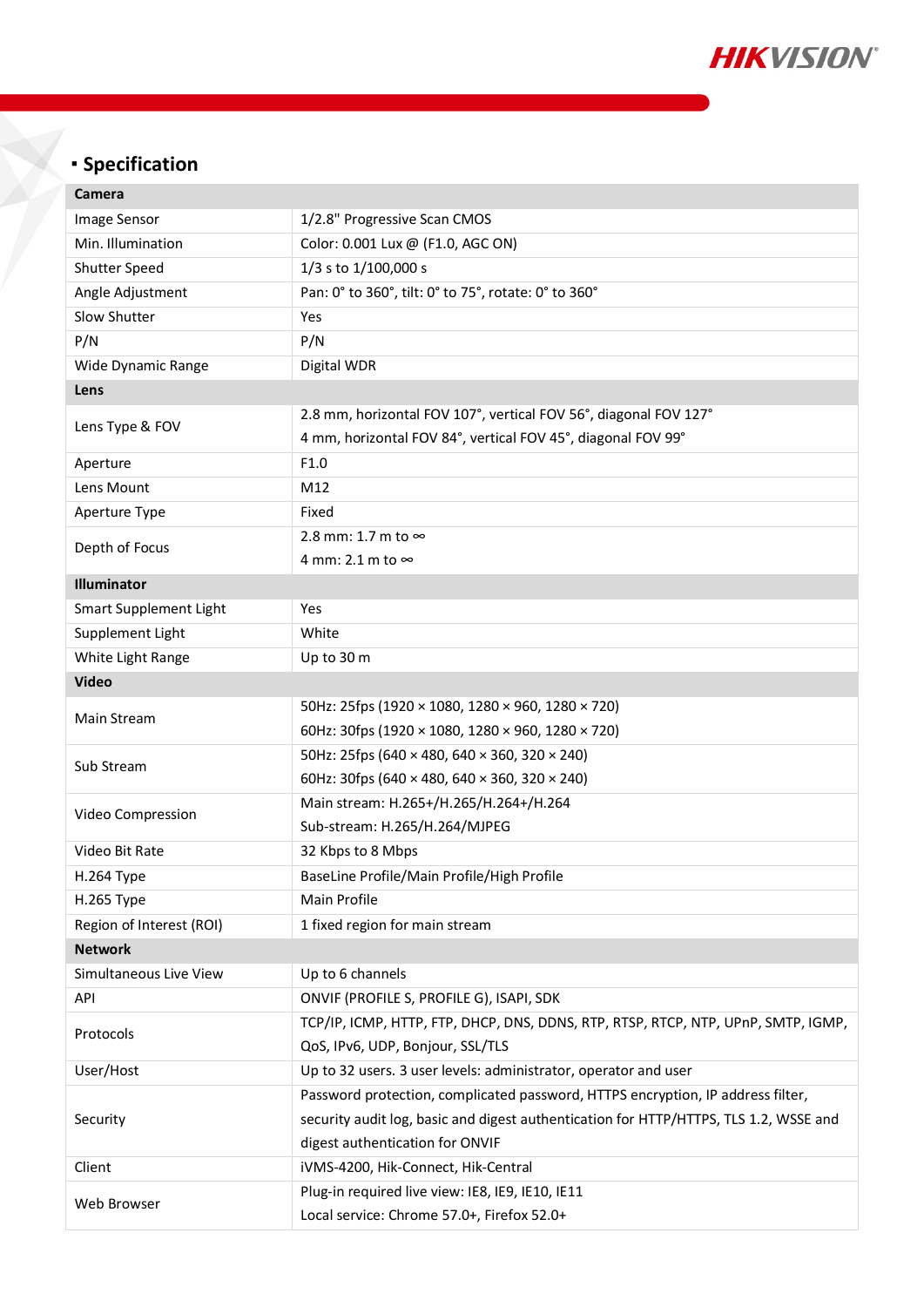

| Image                                      |                                                                                       |  |
|--------------------------------------------|---------------------------------------------------------------------------------------|--|
| Day/Night Switch                           | Day, Night, Auto, Schedule                                                            |  |
| Image Enhancement                          | BLC, HLC, 3D DNR                                                                      |  |
| <b>Image Settings</b>                      | Rotate mode, saturation, brightness, contrast, sharpness, gain, white balance         |  |
|                                            | adjustable by client software or web browser                                          |  |
| Interface                                  |                                                                                       |  |
| Communication Interface                    | 1 RJ45 10M/100M self-adaptive Ethernet port                                           |  |
| <b>Intelligent (Traditional Algorithm)</b> |                                                                                       |  |
| <b>Basic Event</b>                         | Motion detection, exception (illegal login)                                           |  |
| General                                    |                                                                                       |  |
| Linkage Method                             | Upload to FTP/NAS, notify surveillance center, send email, trigger recording, trigger |  |
|                                            | capture                                                                               |  |
|                                            | *Note: External device is required.                                                   |  |
| Web Client Language                        | English                                                                               |  |
| <b>General Function</b>                    | Anti-flicker, heartbeat, mirror, privacy masks, flash log, password reset via e-mail, |  |
|                                            | pixel counter                                                                         |  |
| Software Reset                             | Reset via web browser and client software                                             |  |
| <b>Storage Conditions</b>                  | -30 °C to 60 °C (-22 °F to 140 °F). Humidity 95% or less (non-condensing)             |  |
| <b>Startup and Operating</b>               | -30 °C to 60 °C (-22 °F to 140 °F). Humidity 95% or less (non-condensing)             |  |
| Conditions                                 |                                                                                       |  |
| Power Supply                               | 12 VDC ± 25%, PoE: 802.3af, Type 1 Class 3, reverse polarity protection               |  |
| Power Consumption and                      | 12 VDC, 0.30 A, max. 3.6 W                                                            |  |
| Current                                    | PoE (802.3af, 36 V to 57 V), 0.20 A to 0.10 A, max. 4.5W                              |  |
| Power Interface                            | Ø5.5 mm coaxial power plug                                                            |  |
| Material                                   | Main body: metal; enclosure and base: plastic                                         |  |
| Camera Dimension                           | $\varnothing$ 110 × 100.8 mm (4.3" × 4.0")                                            |  |
| Package Dimension                          | $150 \times 150 \times 141$ mm $(5.9" \times 5.9" \times 5.6")$                       |  |
| Camera Weight                              | Approx. 350 g (0.7 lb.)                                                               |  |
| With Package Weight                        | Approx. 500 g (1.1 lb.)                                                               |  |
| Approval                                   |                                                                                       |  |
| EMC                                        | FCC (47 CFR Part 15, Subpart B); CE-EMC (EN 55032: 2015, EN 61000-3-2: 2014, EN       |  |
|                                            | 61000-3-3: 2013, EN 50130-4: 2011 +A1: 2014); RCM (AS/NZS CISPR 32: 2015); IC         |  |
|                                            | (ICES-003: Issue 6, 2016); KC (KN 32: 2015, KN 35: 2015)                              |  |
| Safety                                     | UL (UL 60950-1); CB (IEC 60950-1:2005 + Am 1:2009 + Am 2:2013); CE-LVD (EN            |  |
|                                            | 60950-1:2005 + Am 1:2009 + Am 2:2013); BIS (IS 13252(Part                             |  |
|                                            | 1):2010+A1:2013+A2:2015)                                                              |  |
| Environment                                | CE-RoHS (2011/65/EU); WEEE (2012/19/EU); Reach (Regulation (EC) No 1907/2006)         |  |
| Protection                                 | Ingression protection: IP67 (IEC 60529-2013)                                          |  |
|                                            |                                                                                       |  |

## **Available Model**

DS-2CD1327G0-L(2.8 mm, 4 mm)